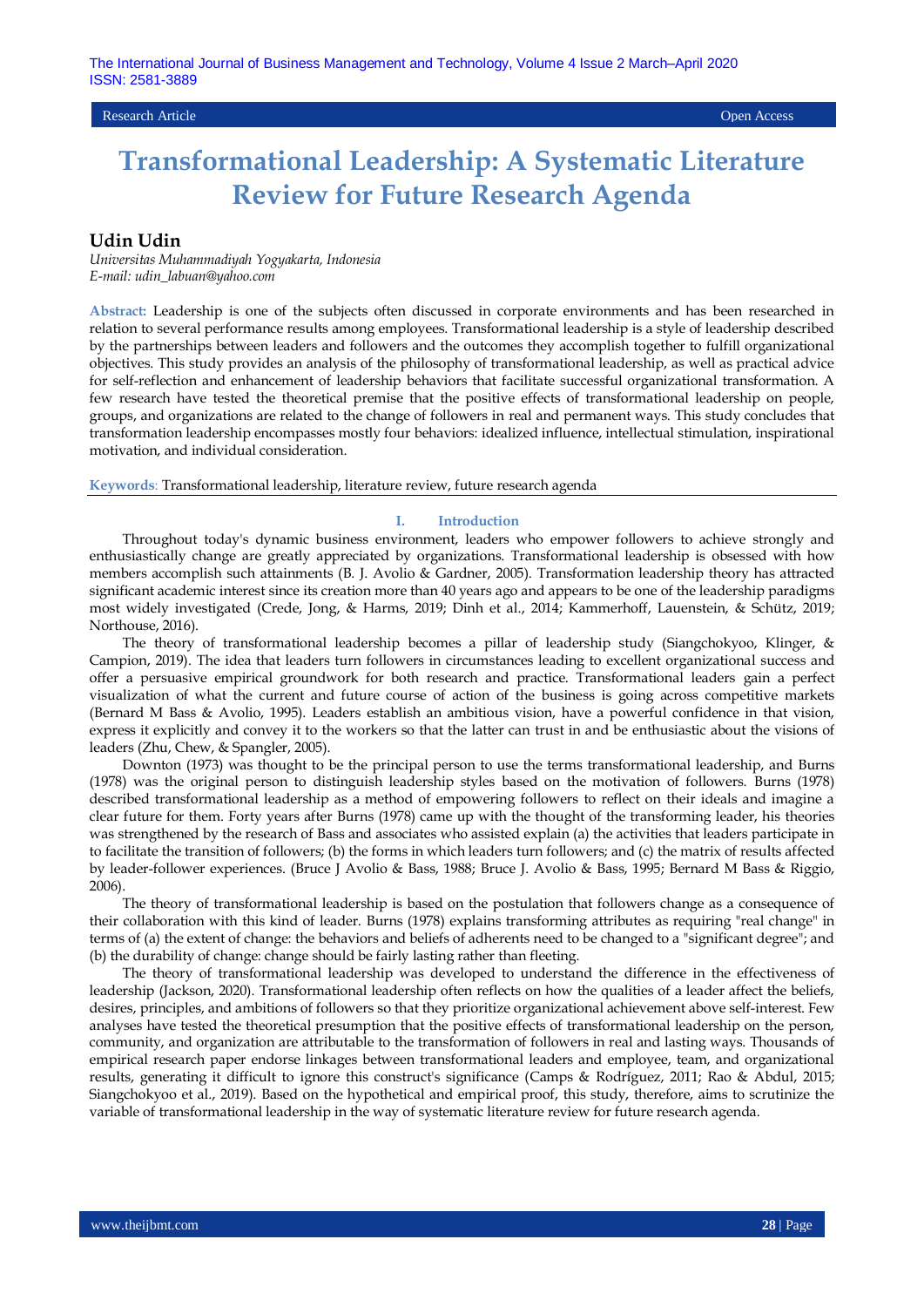## **II. Methods**

This study released an exhaustive online search for published studies on transformational leadership. For the online search, this study explored electronic databases such as Science Direct, Emerald Insight, and Google Scholar using combinations of the following keywords: *transformational leadership and authentic leadership.* As a result, a total of 31 primary studies with 22 articles published, met the criteria for inclusion, and were included in the analysis.

| No.            | Author                           | Country        | Sample size     | Measures/ dimensions of leadership                                                             |
|----------------|----------------------------------|----------------|-----------------|------------------------------------------------------------------------------------------------|
| $\mathbf{1}$   | Luyten and Bazo (2019)           | Mozambique     | 518             | Establishing vision and goals, establishing                                                    |
|                |                                  |                |                 | structure, promoting culture, performance                                                      |
|                |                                  |                |                 | expectation, intellectual stimulation, idealized                                               |
|                |                                  |                |                 | support                                                                                        |
| 2              | Elrehail, Emeagwali,             | Jordan         | 173             | Idealized<br>influence,<br>individualized                                                      |
|                | Alsaad, and Alzghoul             |                |                 | intellectual<br>consideration,<br>stimulation,                                                 |
|                | (2018)                           |                |                 | inspirational motivation                                                                       |
| 3              | Agi and Nishant (2017)           | Gulf countries | 13              | Commitment<br>top<br>management,<br>to                                                         |
|                |                                  |                |                 | performance monitoring, integration with                                                       |
|                |                                  |                |                 | partners, reward and appraisal systems                                                         |
| $\overline{4}$ | Foerstl,<br>Blome,<br>and        | Germany        | <b>118</b>      | Ethical, obedience to authority                                                                |
|                | Schleper (2017)                  |                |                 |                                                                                                |
| 5              | Gosling, Jia, Gong, and          | N/A            | N/A             | Proactive and reactive                                                                         |
| 6              | Brown (2016)<br>Mzembe,          | Malawi         | 37              |                                                                                                |
|                | Lindgreen,<br>Maon, and Vanhamme |                |                 | Organizational contingency, ethical values,<br>advisory                                        |
|                | (2016)                           |                |                 |                                                                                                |
| $\overline{7}$ | Dubey, Gunasekaran,              | India          | 306             | Vision statement, intellectual stimulation,                                                    |
|                | and Ali (2015)                   |                |                 | high-performance expectation, provide the                                                      |
|                |                                  |                |                 | appropriate model                                                                              |
| 8              | Dubey,<br>Singh,<br>and          | India          | 187             | Long-term<br>vision,<br>establishing<br>policies,                                              |
|                | Gupta (2015)                     |                |                 | stimulating improvement, providing resources                                                   |
| 9              | Lenssen et al. (2013)            | N/A            | N/A             | Visionary,<br>clear direction, commitment,                                                     |
|                |                                  |                |                 | innovation                                                                                     |
| 10             | Lockström<br>and<br>Lei          | China          | $\overline{88}$ | communication,<br>Clear<br>encouraging<br>and                                                  |
|                | (2013)                           |                |                 | involving<br>in<br>teamwork,<br>continuous                                                     |
|                |                                  |                |                 | improvement, autonomy, authority                                                               |
| 11             | Shahraki and Bahraini            | South Pars     | 134             | Idealized influence,<br>persuasion,<br>mental                                                  |
|                | (2013)                           |                |                 | inspirational<br>motivation,<br>personal                                                       |
|                |                                  |                |                 | consideration                                                                                  |
| 12             | Schadel,<br>Lockström,           | China          | 30              | Coaching/cooperative, delegating, situation                                                    |
|                | Harrison, Moser, and             |                |                 | changing                                                                                       |
|                | Malhotra (2010)                  |                |                 |                                                                                                |
| 13             | Taillieu,<br>Lambrechts,         | Belgium        | N/A             | including<br>Pro-activity,<br>and<br>stimulating,                                              |
|                | and Sips (2010)                  |                |                 | indirectness                                                                                   |
| 14             | Wamba and Chatfield              | Australia      | N/A             | Organizational<br>transformation,                                                              |
|                | (2009)                           |                |                 | communication, change management                                                               |
| 15             | B. J. Avolio and Bass            | Menlo Park     | N/A             | Idealized influence (behavior), idealized<br>influence (attributed), intellectual stimulation, |
|                | (2004)                           |                |                 | inspirational<br>individual<br>motivation,                                                     |
|                |                                  |                |                 | consideration                                                                                  |
| 16             | Griffin<br>Rafferty<br>and       | Australia      | 1398            | Articulating<br>vision,<br>inspirational                                                       |
|                | (2004)                           |                |                 | communication,<br>intellectual<br>stimulation,                                                 |
|                |                                  |                |                 | supportive leader, personal recognition                                                        |
| 17             | Williams, Esper,<br>and          | N/A            | N/A             | flexibility,<br>Visionary,<br>consideration<br>and                                             |
|                | Ozment (2002)                    |                |                 | appreciation, dynamic, decision making, long-                                                  |
|                |                                  |                |                 | term collaboration, encouragement                                                              |
| 18             | Segars, Harkness, and            | <b>USA</b>     | N/A             | investigator,<br>Visionary,<br>coach,<br>innovator,                                            |
|                | Kettinger (2001)                 |                |                 | change agent                                                                                   |
| 19             | MacKenzie, Podsakoff,            | <b>USA</b>     | 477             | Core transformational leadership behavior,                                                     |
|                | and Rich (2001)                  |                |                 | supportive leader behavior, high-performance                                                   |
|                |                                  |                |                 | expectations, intellectual stimulation                                                         |
| 20             | McAdam and Brown                 | UK             | N/A             | Visionary and coach                                                                            |

| Table 1 Reviewed Papers of Transformational Leadership |  |  |
|--------------------------------------------------------|--|--|
|--------------------------------------------------------|--|--|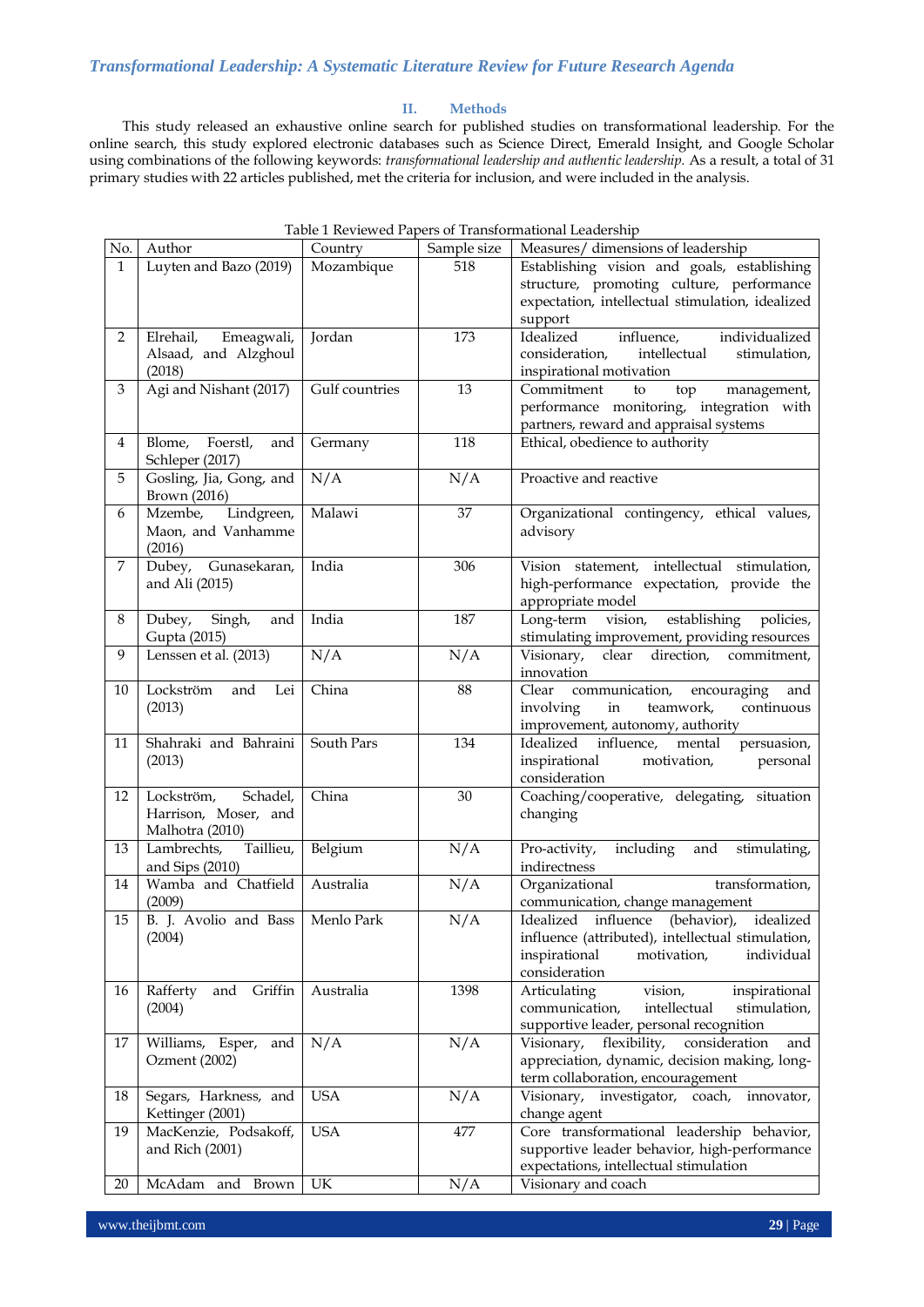|    | (2001)                                                         |          |     |                                                                                                                                                                                                                   |
|----|----------------------------------------------------------------|----------|-----|-------------------------------------------------------------------------------------------------------------------------------------------------------------------------------------------------------------------|
| 21 | Podsakoff, MacKenzie, Midwest<br>Moorman, and Fetter<br>(1990) |          | N/A | vision,<br>Recognizing and formulating a<br>presenting an appropriate model, fostering<br>acceptance of group goals, high-performance<br>expectations, giving individualized support,<br>intellectual stimulation |
| 22 | B. M. Bass (1985)                                              | New York | N/A | Idealized influence, inspirational motivation,<br>stimulation. individualized<br>intellectual<br>consideration                                                                                                    |

#### **III. Results and Discussion**

Leadership is relevant in many organizations [\(Buil, Martínez, & Matute, 2019;](#page-2-9) [Leroy, Segers, van Dierendonck, &](#page-3-22)  [den Hartog, 2018\)](#page-3-22) and it puts emphasis on understanding, forecasting, and influencing personal and interpersonal dynamics of how people influence one another towards shared goals [\(Northouse, 2016\)](#page-3-3). Leadership in the organization is seen as an important tool for environmental management ([Babić, Savović, & Domanović, 2014](#page-2-10); [Crede et al., 2019;](#page-3-0)  [Guest & Teplitzky, 2010;](#page-3-23) [Zhou, Zhang, Lyu, & Zhang, 2018\)](#page-4-5).

Transformational leadership involves building an innovative climate among different types of leadership, heartening, stimulating, and encouraging employees to trust with the insight of a leader that directly impacts firm creativity and performance [\(Boehm, Dwertmann, Bruch, & Shamir, 2015;](#page-2-11) [Ng, 2017\)](#page-3-24). The style of transformational leadership is to help inspire followers through imperative vision, individual support, and empowerment. Based on Table 1, transformation leadership encompasses mostly four behaviors: idealized influence, intellectual stimulation, inspirational motivation, and individual consideration. [Zhu et al. \(2005\)](#page-4-1) note that transformational leadership is promoting higher levels of inspiration, trust, unity, commitment, and performance. A number of studies showed that the strategically driven dimension of transformational leadership has a benefical impact on performance, talent management and competitiveness in the workforce [\(Carton, Murphy, & Clark, 2014;](#page-2-12) [Jia, Liu, Chin, & Hu, 2018;](#page-3-25) [Naderi,](#page-3-26)  [Vosta, Ebrahimi, & Jalilvand, 2019;](#page-3-26) [Singh, Giudice, Chierici, & Graziano, 2020\)](#page-4-6).

#### **IV. Conclusion**

Transformational leaders have a strong view of the current and future course of action of the company in the face of competitive markets. Transformational leadership has the capacity to deliver out of reach. Transformational leadership generates an ambitious dream, obviously believes in that vision, articulates it, and specifically expresses it to the employees. This study concludes that transformation leadership encompasses mostly four behaviors: idealized influence, inspirational motivation, intellectual stimulation, and individual consideration.

## **References**

- <span id="page-2-3"></span>Agi, M. A., & Nishant, R. (2017). Understanding influential factors on implementing green supply chain management practices: An interpretive structural modelling analysis. *Journal of environmental management, 188*, 351-363.
- Avolio, B. J., & Bass, B. M. (1988). Transformational leadership, charisma, and beyond.
- <span id="page-2-4"></span>Avolio, B. J., & Bass, B. M. (1995). Individual consideration viewed at multiple levels of analysis: A multi-level framework for examining the diffusion of transformational leadership. *The leadership quarterly, 6*(2), 199-218. doi: https://doi.org/10.1016/1048-9843(95)90035-7
- <span id="page-2-0"></span>Avolio, B. J., & Bass, B. M. (2004). *MLQ — Multifactor Leadership Questionnaire*. Menlo Park, CA: Mind Garden, Inc.
- <span id="page-2-10"></span>Avolio, B. J., & Gardner, W. L. (2005). Authentic leadership development: Getting to the root of positive forms of leadership. *The leadership quarterly, 16*(3), 315-338.
- <span id="page-2-8"></span>Babić, V. M., Savović, S. D., & Domanović, V. M. (2014). Transformational leadership and post-acquisition performance in transitional economies. *Journal of Organizational Change Management, 27*(6), 856-876. doi: https://doi.org/10.1108/JOCM-02-2014-0028
- <span id="page-2-1"></span>Bass, B. M. (1985). *Leadership and performance beyond expectations*. New York, NY: Free Press.
- <span id="page-2-5"></span>Bass, B. M., & Avolio, B. J. (1995). *MLQ multifactor leadership questionnaire technical report*. Binghamton University, NY: Center for Leadership Studies.
- <span id="page-2-7"></span>Bass, B. M., & Riggio, R. E. (2006). *Transformational leadership*. Mahwah, NJ: Erlbaum.
- <span id="page-2-11"></span>Blome, C., Foerstl, K., & Schleper, M. C. (2017). Antecedents of green supplier championing and greenwashing: An empirical study on leadership and ethical incentives. *Journal of cleaner production, 152*, 339-350.
- <span id="page-2-9"></span>Boehm, S. A., Dwertmann, D. J. G., Bruch, H., & Shamir, B. (2015). The missing link? Investigating organizational identity strength and transformational leadership climate as mechanisms that connect CEO charisma with firm performance. *The leadership quarterly, 26*(2), 156-171. doi: https://doi.org/10.1016/j.leaqua.2014.07.012
- <span id="page-2-2"></span>Buil, I., Martínez, E., & Matute, J. (2019). Transformational leadership and employee performance: The role of identification, engagement and proactive personality. *International Journal of Hospitality Management, 77*, 64-75. doi: https://doi.org/10.1016/j.ijhm.2018.06.014
- <span id="page-2-6"></span>Burns, J. (1978). *Leadership*. New York: Harper & Row.
- <span id="page-2-12"></span>Camps, J., & Rodríguez, H. (2011). Transformational leadership, learning, and employability. *Personnel Review, 40*(4), 423-442. doi: https://doi.org/10.1108/00483481111133327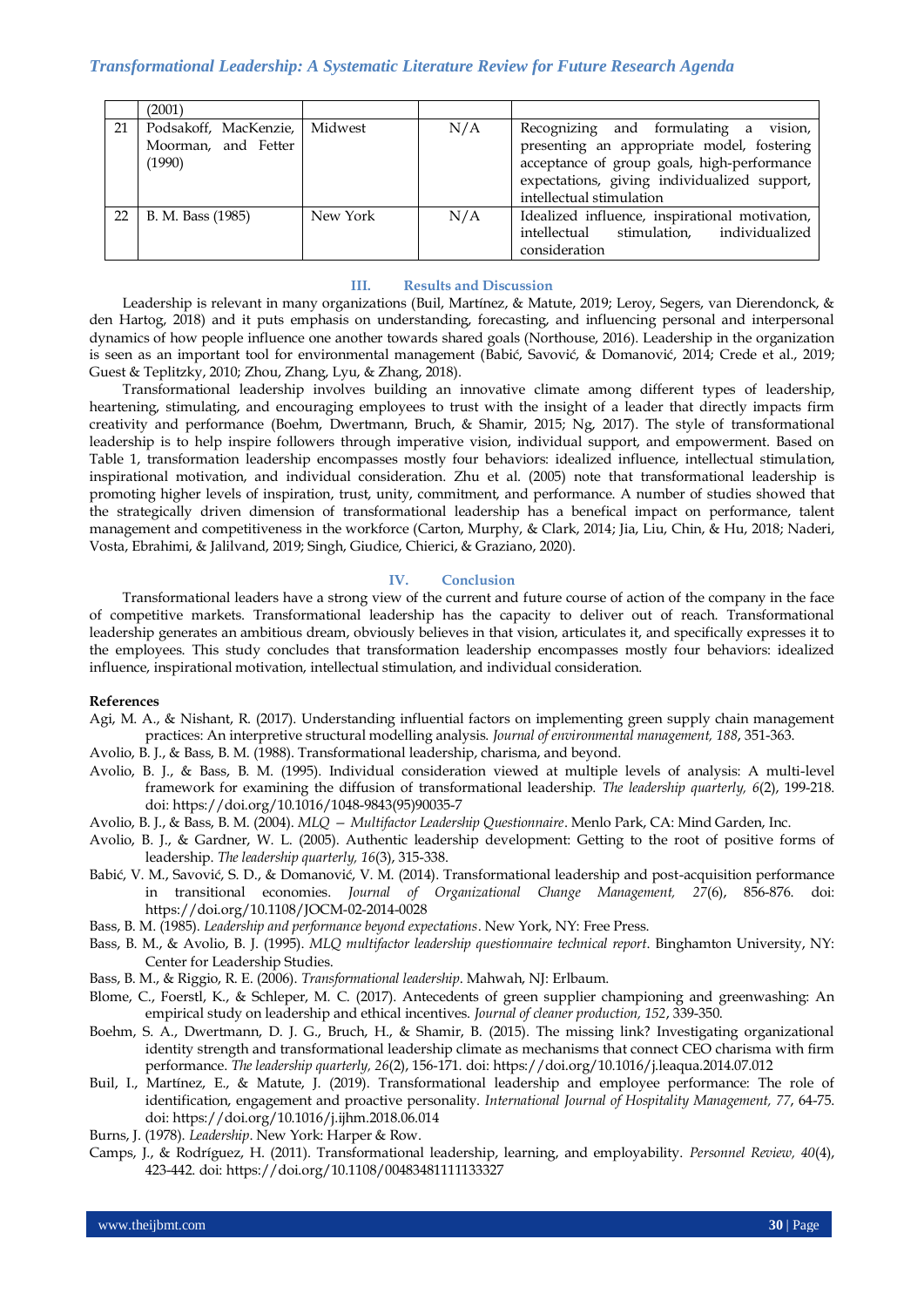# *Transformational Leadership: A Systematic Literature Review for Future Research Agenda*

- <span id="page-3-0"></span>Carton, A. M., Murphy, C., & Clark, J. R. (2014). A (blurry) vision of the future: How leader rhetoric about ultimate goals influences performance. *Academy of Management Journal, 57*(6), 1544-1570.
- <span id="page-3-1"></span>Crede, M., Jong, J., & Harms, P. (2019). The generalizability of transformational leadership across cultures: a metaanalysis. *Journal of Managerial Psychology, 34*(3), 139-155. doi: https://doi.org/10.1108/JMP-11-2018-0506
- <span id="page-3-4"></span>Dinh, J. E., Lord, R. G., Gardner, W. L., Meuser, J. D., Liden, R. C., & Hu, J. (2014). Leadership theory and research in the new millennium: Current theoretical trends and changing perspectives. *The leadership quarterly, 25*(1), 36-62. doi: https://doi.org/10.1016/j.leaqua.2013.11.005
- <span id="page-3-11"></span>Downton, J. V. (1973). *Rebel leadership: Commitment and charisma in the revolutionary process*: Free Press.
- <span id="page-3-12"></span>Dubey, R., Gunasekaran, A., & Ali, S. S. (2015). Exploring the relationship between leadership, operational practices, institutional pressures and environmental performance: A framework for green supply chain. *International Journal of Production Economics, 160*, 120-132.
- <span id="page-3-8"></span>Dubey, R., Singh, T., & Gupta, O. K. (2015). Impact of agility, adaptability and alignment on humanitarian logistics performance: Mediating effect of leadership. *Global Business Review, 16*(5), 812-831.
- <span id="page-3-9"></span>Elrehail, H., Emeagwali, O. L., Alsaad, A., & Alzghoul, A. (2018). The impact of transformational and authentic leadership on innovation in higher education: the contingent role of knowledge sharing. *Telematics and Informatics, 35*(1), 55-67.
- <span id="page-3-23"></span>Gosling, J., Jia, F., Gong, Y., & Brown, S. (2016). The role of supply chain leadership in the learning of sustainable practice: toward an integrated framework. *Journal of cleaner production, 137*, 1458-1469.
- <span id="page-3-5"></span>Guest, D. W., & Teplitzky, A. L. (2010). High‐performance environmental management systems: Lessons learned from 250 visits at leadership facilities. *Environmental Quality Management, 20*(1), 25-38.
- <span id="page-3-25"></span>Jackson, C. J. (2020). Transformational leadership and gravitas: 2000 years of no development? *Personality and Individual Differences, 156*, 109760. doi: https://doi.org/10.1016/j.paid.2019.109760
- <span id="page-3-2"></span>Jia, J., Liu, H., Chin, T., & Hu, D. (2018). The continuous mediating effects of GHRM on employees' green passion via transformational leadership and green creativity. *Sustainability, 10*(9), 3237.
- <span id="page-3-16"></span>Kammerhoff, J., Lauenstein, O., & Schütz, A. (2019). Leading toward harmony – Different types of conflict mediate how followers' perceptions of transformational leadership are related to job satisfaction and performance. *European Management Journal, 37*(2), 210-221. doi: https://doi.org/10.1016/j.emj.2018.06.003
- <span id="page-3-13"></span>Lambrechts, F., Taillieu, T., & Sips, K. (2010). Learning to work with interdependencies effectively: the case of the HRM forum of the suppliers teams at Volvo Cars Gent. *Supply Chain Management: An International Journal, 15*(2), 95- 100.
- <span id="page-3-22"></span>Lenssen, G., Painter, M., Ionescu-Somers, A., Pickard, S., Szekely, F., & Strebel, H. (2013). Incremental, radical and gamechanging: strategic innovation for sustainability.*Corporate governance*.
- <span id="page-3-14"></span>Leroy, H., Segers, J., van Dierendonck, D., & den Hartog, D. (2018). Managing people in organizations: Integrating the study of HRM and leadership. *Human Resource Management Review, 28*(3), 249-257. doi: https://doi.org/10.1016/j.hrmr.2018.02.002
- <span id="page-3-15"></span>Lockström, M., & Lei, L. (2013). Antecedents to supplier integration in China: A partial least squares analysis. *International Journal of Production Economics, 141*(1), 295-306.
- <span id="page-3-7"></span>Lockström, M., Schadel, J., Harrison, N., Moser, R., & Malhotra, M. K. (2010). Antecedents to supplier integration in the automotive industry: a multiple-case study of foreign subsidiaries in China. *Journal of Operations Management, 28*(3), 240-256.
- <span id="page-3-19"></span>Luyten, H., & Bazo, M. (2019). Transformational leadership, professional learning communities, teacher learning and learner centred teaching practices; Evidence on their interrelations in Mozambican primary education. *Studies in educational evaluation, 60*, 14-31.
- <span id="page-3-20"></span>MacKenzie, S. B., Podsakoff, P. M., & Rich, G. A. (2001). Transformational and Transactional Leadership and Salesperson Performance. *Journal of the Academy of Marketing Science, 29*(2), 115-134.
- <span id="page-3-10"></span>McAdam, R., & Brown, L. (2001). Strategic alignment and the supply chain for the steel stockholder sector: an exploratory case study analysis. *Supply Chain Management: An International Journal, 6*(2), 83-95.
- <span id="page-3-26"></span>Mzembe, A. N., Lindgreen, A., Maon, F., & Vanhamme, J. (2016). Investigating the drivers of corporate social responsibility in the global tea supply chain: A case study of Eastern Produce Limited in Malawi. *Corporate Social Responsibility and Environmental Management, 23*(3), 165-178.
- <span id="page-3-24"></span>Naderi, A., Vosta, L. N., Ebrahimi, A., & Jalilvand, M. R. (2019). The contributions of social entrepreneurship and transformational leadership to performance. *International Journal of Sociology and Social Policy, 39*(9/10), 719-737. doi: https://doi.org/10.1108/IJSSP-06-2019-0124
- <span id="page-3-3"></span>Ng, T. W. H. (2017). Transformational leadership and performance outcomes: Analyses of multiple mediation pathways. *The leadership quarterly, 28*(3), 385-417. doi: https://doi.org/10.1016/j.leaqua.2016.11.008
- <span id="page-3-21"></span>Northouse, P. (2016). *Leadership: Theory and practice (7th ed.)*. Thousand Oaks, CA: Sage.
- <span id="page-3-17"></span>Podsakoff, P., MacKenzie, S., Moorman, R., & Fetter, R. (1990). Transformational leadership behaviors and their effects on followers' trust in leader: satisfaction and organizational citizenship behaviors. *The Leadership Quarterly, 1*, 107-142.
- <span id="page-3-6"></span>Rafferty, A. E., & Griffin, M. A. (2004). Dimensions of transformational leadership: conceptual and empirical extensions. *The Leadership Quarterly, 15*(3), 329-354.
- <span id="page-3-18"></span>Rao, A. S., & Abdul, W. K. (2015). Impact of transformational leadership on team performance: an empirical study in UAE. *Measuring Business Excellence, 19*(4), 30-56. doi: https://doi.org/10.1108/MBE-07-2014-0022